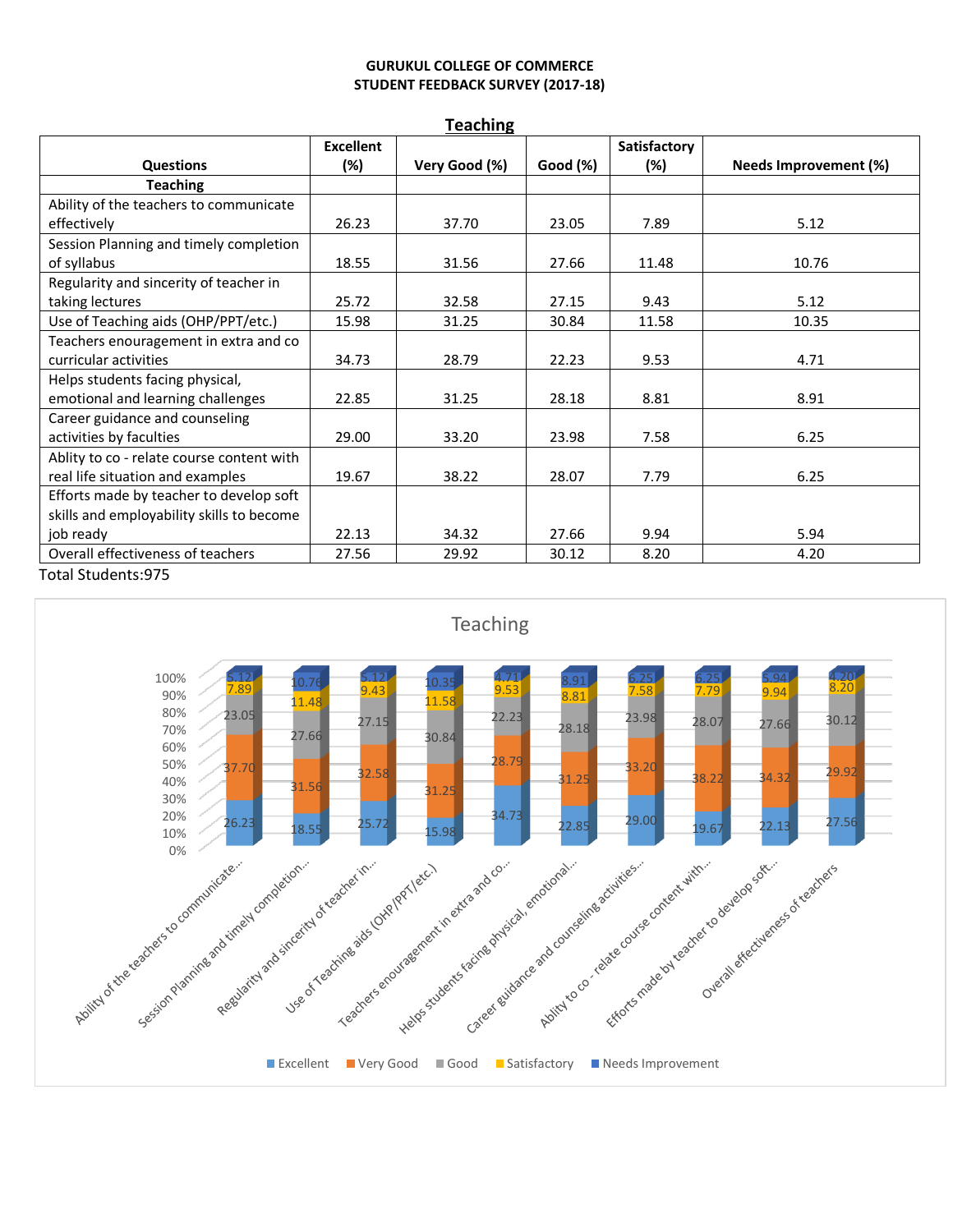### **Administration**

| <b>Questions</b>             | <b>Excellent</b><br>(%) | <b>Very Good</b><br>(%) | Good<br>$(\%)$ | Satisfactory<br>(%) | <b>Needs</b><br>Improvement<br>(%) |
|------------------------------|-------------------------|-------------------------|----------------|---------------------|------------------------------------|
| Administration               |                         |                         |                |                     |                                    |
| <b>Office Counter Timing</b> | 11.07                   | 22.23                   | 33.50          | 14.45               | 18.75                              |
| Availability of office       |                         |                         |                |                     |                                    |
| staff                        | 15.27                   | 0.00                    | 32.48          | 13.93               | 11.07                              |
| Approach of office staff     |                         |                         |                |                     |                                    |
| towards students             | 12.30                   | 26.13                   | 35.04          | 12.30               | 14.24                              |
| <b>Admission Procedure</b>   | 14.24                   | 23.16                   | 30.53          | 0.00                | 17.01                              |
| Services provided by         |                         |                         |                |                     |                                    |
| office                       | 13.01                   | 24.80                   | 34.84          | 13.73               | 13.63                              |
| Total Students: 975          |                         |                         |                |                     |                                    |

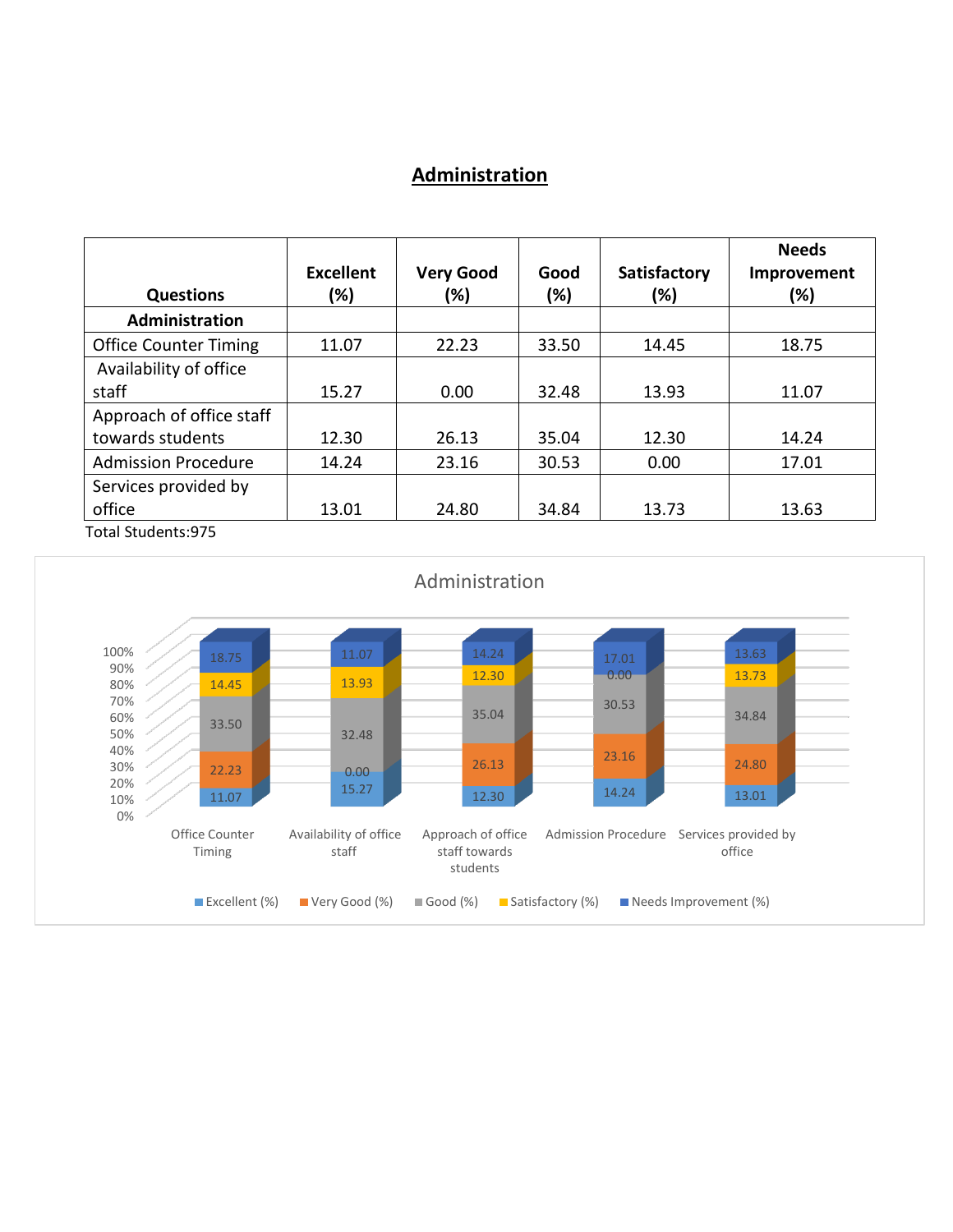## **Library**

|                               | <b>Excellent</b> | <b>Very Good</b> | Good   | Satisfactory | <b>Needs</b><br>Improvement |
|-------------------------------|------------------|------------------|--------|--------------|-----------------------------|
| <b>Questions</b>              | (%)              | (%)              | $(\%)$ | (%)          | (%)                         |
| Library                       |                  |                  |        |              |                             |
| Library Timing                | 15.57            | 23.98            | 32.68  | 13.93        | 13.83                       |
| Books, Journals and E-        |                  |                  |        |              |                             |
| resources available in the    |                  |                  |        |              |                             |
| Library                       | 16.50            | 28.59            | 29.92  | 11.37        | 13.63                       |
| Space for Reading             | 19.67            | 26.02            | 30.33  | 13.42        | 10.55                       |
| <b>Book Bank Facility</b>     | 26.84            | 24.08            | 29.00  | 8.91         | 11.17                       |
| Rapport between student       |                  |                  |        |              |                             |
| and Librarian                 | 12.60            | 2.46             | 44.16  | 17.62        | 23.16                       |
| <b>Issue Return Procedure</b> | 12.09            | 20.49            | 40.47  | 16.29        | 10.66                       |
| Total Students:975            |                  |                  |        |              |                             |

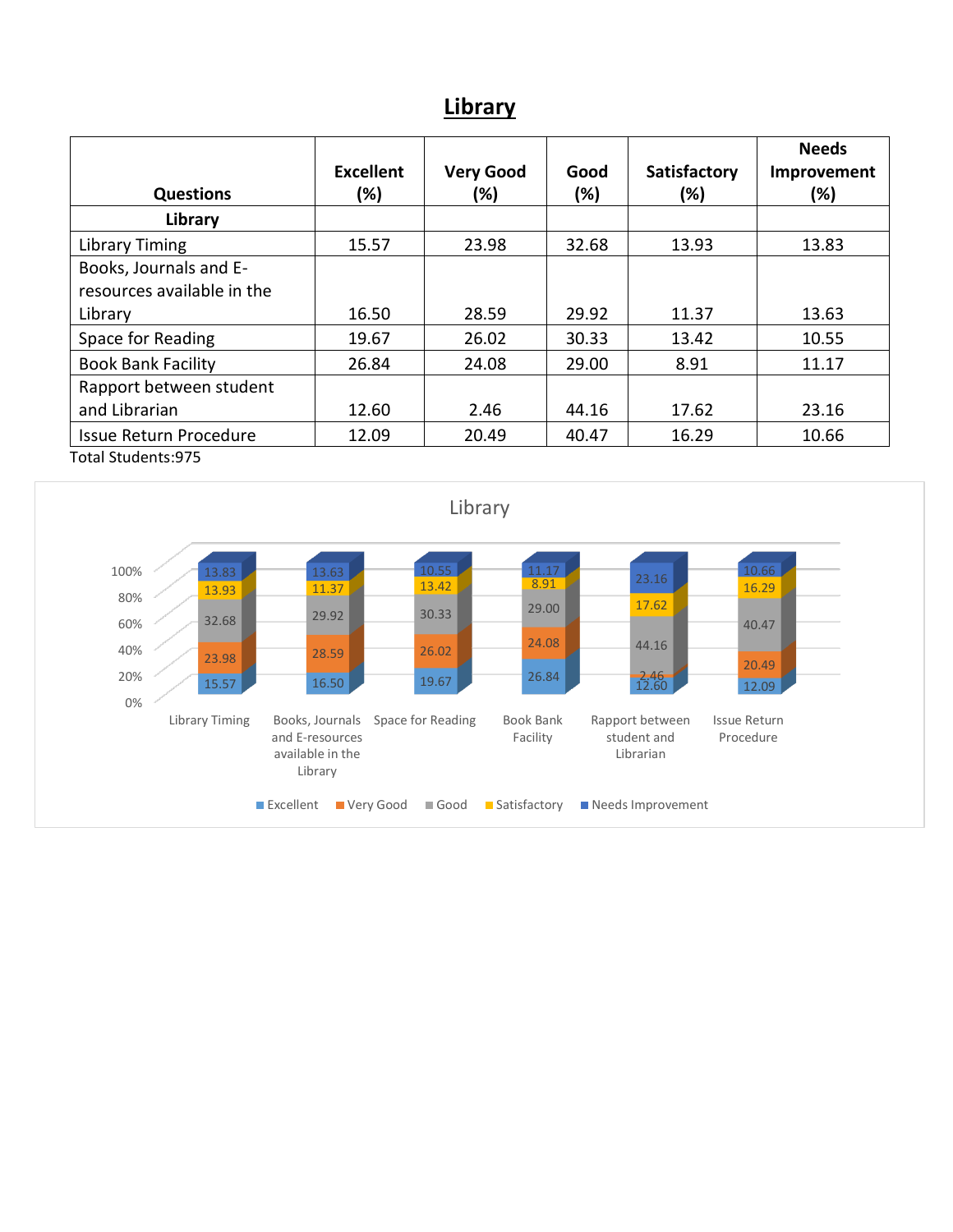# **College Facility**

|                                                 | <b>Excellent</b> | <b>Very Good</b> | Good   | Satisfactory | <b>Needs Improvement</b> |
|-------------------------------------------------|------------------|------------------|--------|--------------|--------------------------|
| <b>Questions</b>                                | (%)              | (%)              | $(\%)$ | (%)          | (%)                      |
| <b>College Facility</b>                         |                  |                  |        |              |                          |
| <b>IT Resources and</b>                         |                  |                  |        |              |                          |
| Internet/Wifi facility                          | 12.91            | 14.65            | 26.23  | 13.01        | 33.20                    |
| <b>Classroom Cleanliness</b>                    |                  |                  |        |              |                          |
| and Ventilation                                 | 19.36            | 24.59            | 27.46  | 13.63        | 14.96                    |
| Gymkhana facilities                             | 12.19            | 19.67            | 24.08  | 14.65        | 29.41                    |
| <b>Cleanliness of Washroom</b>                  | 13.22            | 19.26            | 28.79  | 12.40        | 26.33                    |
| Facilities in Girls Common                      |                  |                  |        |              |                          |
| Room                                            | 23.16            | 18.95            | 28.28  | 11.89        | 17.73                    |
| <b>Canteen Service</b>                          | 10.45            | 18.34            | 26.84  | 10.76        | 33.61                    |
| Drinking water facility<br>$T = 1.101 + 1.1077$ | 18.65            | 23.87            | 27.97  | 10.55        | 18.95                    |